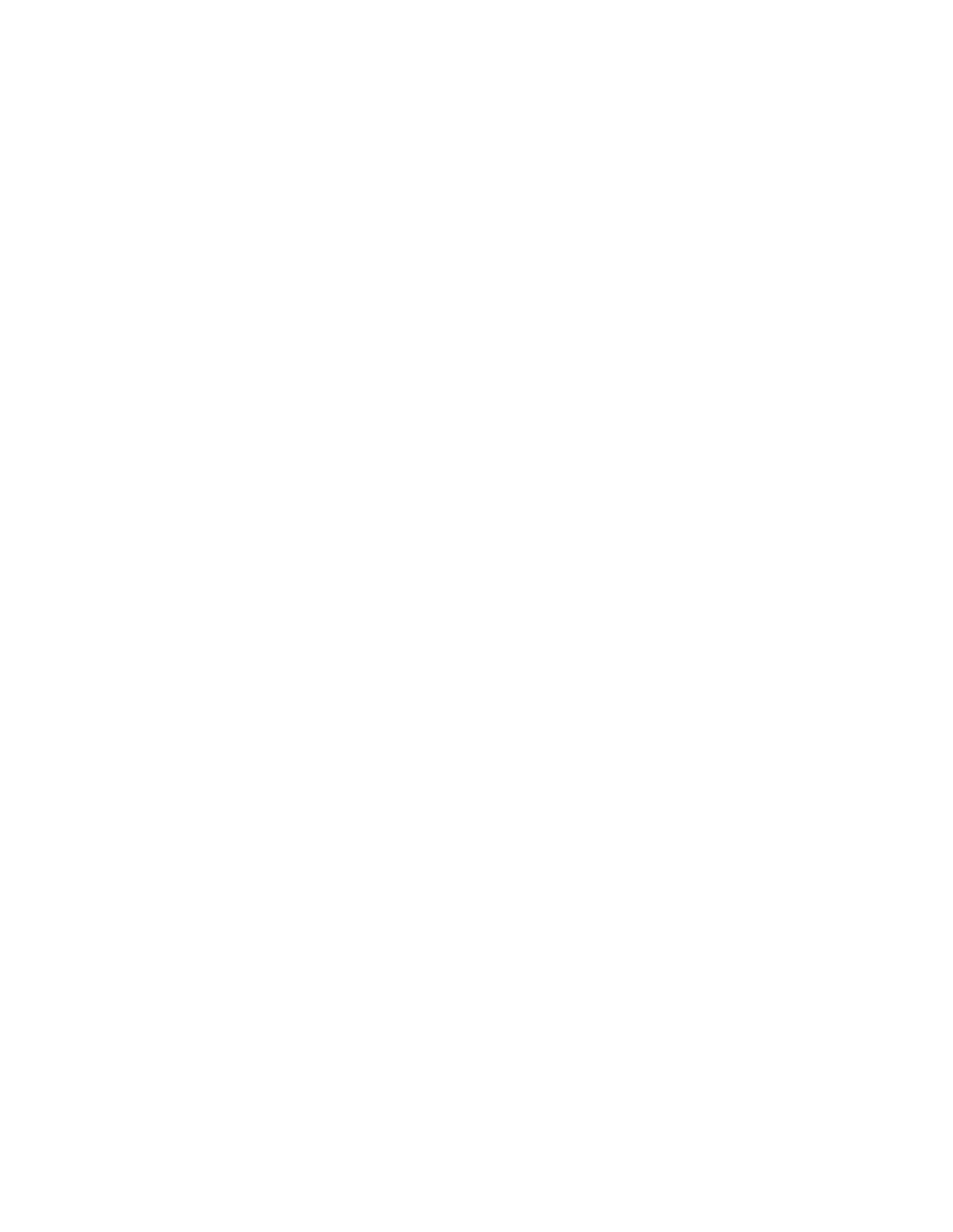## Account Detail \*5786=89 Checking

## Actual Balance: \$258,364.72 Available Balance: \$258,364.72 YTD Dividend:  $$12.80$  Previous Year Dividend:  $$0.00$

| Date <b>Manufact</b><br><b>Description</b>                          |      |               | Check# Amount Fee Balance           |
|---------------------------------------------------------------------|------|---------------|-------------------------------------|
| 10/27/2016 SHR DRAFT - SHARE DRAFT 5373                             | 5373 |               | $$ -800.00 \ $ 0.00 \ $ 258,364.72$ |
| 10/27/2016 SHR DRAFT - SHARE DRAFT 5349                             | 5349 |               | $$-12,500.00$ $$0.00$ $$259,164.72$ |
| 10/27/2016 EFT TRANS - CITY OF FORT BR ;102716;7079612825           |      | $$ -72.89$    | \$ 0.00 \$ 271,664.72               |
| 10/26/2016 SHR DRAFT - SHARE DRAFT 5378                             | 5378 | $$ -150.00$   | \$0.00 \$271,737.61                 |
| 10/26/2016 SHR DRAFT - SHARE DRAFT 5376                             | 5376 | $$ -500.00$   | \$0.00 \$271,887.61                 |
| 10/24/2016 SHR DRAFT - SHARE DRAFT 5327                             | 5327 | $$ -6,398.00$ | \$0.00 \$272,387.61                 |
| 10/20/2016 SHR DRAFT - SHARE DRAFT 5353                             | 5353 | $$ -120.00$   | \$0.00 \$278,785.61                 |
| 10/19/2016 SHR DRAFT - SHARE DRAFT 5377                             | 5377 | $$ -15.50$    | \$0.00 \$278,905.61                 |
| 10/19/2016 SHR DRAFT - SHARE DRAFT 5369                             | 5369 | $$ -220.00$   | \$0.00 \$278,921.11                 |
| 10/19/2016 SHR DRAFT - SHARE DRAFT 5362                             | 5362 | $$ -5,133.92$ | \$0.00 \$279,141.11                 |
| 10/19/2016 SHR DRAFT - SHARE DRAFT 5364                             | 5364 | $$ -8,741.31$ | \$0.00 \$284,275.03                 |
| 10/19/2016 EFT TRANS - MERCHANT SERVICE;102016; MERCH DEP           |      | \$24.99       | \$0.00 \$293,016.34                 |
| 10/18/2016 SHR DRAFT - SHARE DRAFT 5371                             | 5371 | $$ -32.24$    | \$0.00 \$292,991.35                 |
| 10/18/2016 SHR DRAFT - SHARE DRAFT 5372                             | 5372 | $$ -35.41$    | \$0.00 \$293,023.59                 |
| 10/18/2016 SHR DRAFT - SHARE DRAFT 5361                             | 5361 | $$ -50.00$    | \$0.00 \$293,059.00                 |
| 10/18/2016 SHR DRAFT - SHARE DRAFT 5363                             | 5363 | $$ -55.09$    | \$0.00 \$293,109.00                 |
| 10/18/2016 SHR DRAFT - SHARE DRAFT 5366                             | 5366 | $$ -96.19$    | \$0.00 \$293,164.09                 |
| 10/18/2016 SHR DRAFT - SHARE DRAFT 5375                             | 5375 | $$ -168.27$   | \$0.00 \$293,260.28                 |
| 10/18/2016 SHR DRAFT - SHARE DRAFT 5367                             | 5367 | $$ -2,500.00$ | \$0.00 \$293,428.55                 |
| 10/18/2016 SHR DRAFT - SHARE DRAFT 5379                             | 5379 | $$ -5,837.00$ | \$0.00 \$295,928.55                 |
| 10/18/2016 SHR DRAFT - SHARE DRAFT 5370                             | 5370 | $$ -7,800.00$ | \$ 0.00 \$ 301,765.55               |
| 10/18/2016 EFT TRANS - INTUIT PAYROLL S;101816;QUICKBOOKS           |      | $$ -6,004.96$ | \$ 0.00 \$ 309,565.55               |
| 10/18/2016 EFT TRANS - PGANDE; 101816; WEB ONLINE                   |      | $$ -227.13$   | \$ 0.00 \$ 315,570.51               |
| 10/17/2016 SHR DRAFT - SHARE DRAFT 5380                             | 5380 | $$ -206.48$   | \$0.00 \$315,797.64                 |
| 10/17/2016 SHR DRAFT - SHARE DRAFT 5365                             | 5365 |               | $$-6,459.44$ $$0.00 $316,004.12$    |
| 10/17/2016 JRNL ENTRY - NON PROFT INTRST FROM CASH RECEIVED, CHECKS |      |               | \$1,386.16 \$0.00 \$322,463.56      |
| 10/14/2016 EFT TRANS - EMPLOYMENT DEVEL;101416;EDD EFTPMT           |      |               | $$-1,123.31$ $$0.00$ $$321,077.40$  |
| 10/14/2016 EFT TRANS - IRS ; 101416; USATAXPYMT                     |      |               | $$-5,640.56$ $$0.00$ $$322,200.71$  |
| 10/13/2016 EFT TRANS - INTUIT PAYROLL S;101316;QUICKBOOKS           |      |               | $$-1,057.72$ $$0.00 $327,841.27$    |
| 10/13/2016 EFT TRANS - MERCHANT SERVICE;101416; MERCH DEP           |      |               | \$54.31 \$0.00 \$328,898.99         |
| 10/11/2016 SHR DRAFT - SHARE DRAFT 5354                             | 5354 | $$ -34.74$    | \$0.00 \$328,844.68                 |
| 10/11/2016 SHR DRAFT - SHARE DRAFT 5347                             | 5347 | $$ -101.70$   | \$0.00 \$328,879.42                 |
| 10/11/2016 SHR DRAFT - SHARE DRAFT 5355                             | 5355 | $$ -127.86$   | \$0.00 \$328,981.12                 |
| 10/11/2016 SHR DRAFT - SHARE DRAFT 5356                             | 5356 | $$ -153.10$   | \$0.00 \$329,108.98                 |
| 10/11/2016 EFT TRANS - WASTE MANAGEMENT;101116;INTERNET             |      | $$ -29.90$    | \$0.00 \$329,262.08                 |
| 10/07/2016 SHR DRAFT - SHARE DRAFT 5351                             | 5351 | $$ -130.70$   | \$0.00 \$329,291.98                 |
| 10/07/2016 SHR DRAFT - SHARE DRAFT 5358                             | 5358 | $$ -4,200.00$ | \$0.00 \$329,422.68                 |
| 10/07/2016 SHR DRAFT - SHARE DRAFT 5346                             | 5346 | $$ -5,000.00$ | \$0.00 \$333,622.68                 |
| 10/05/2016 SHR DRAFT - SHARE DRAFT 5357                             | 5357 | $$ -194.40$   | \$0.00 \$338,622.68                 |
| 10/05/2016 SHR DRAFT - SHARE DRAFT 5352                             | 5352 | $$ -381.02$   | \$0.00 \$338,817.08                 |
| 10/05/2016 SHR DRAFT - SHARE DRAFT 5342                             | 5342 | $$ -630.48$   | \$0.00 \$339,198.10                 |
| 10/05/2016 SHR DRAFT - SHARE DRAFT 5332                             | 5332 | $$ -1,200.00$ | \$0.00 \$339,828.58                 |
| 10/05/2016 EFT TRANS - Anthem BC ;100516;RA-1201023                 |      | $$ -104.00$   | \$0.00 \$341,028.58                 |